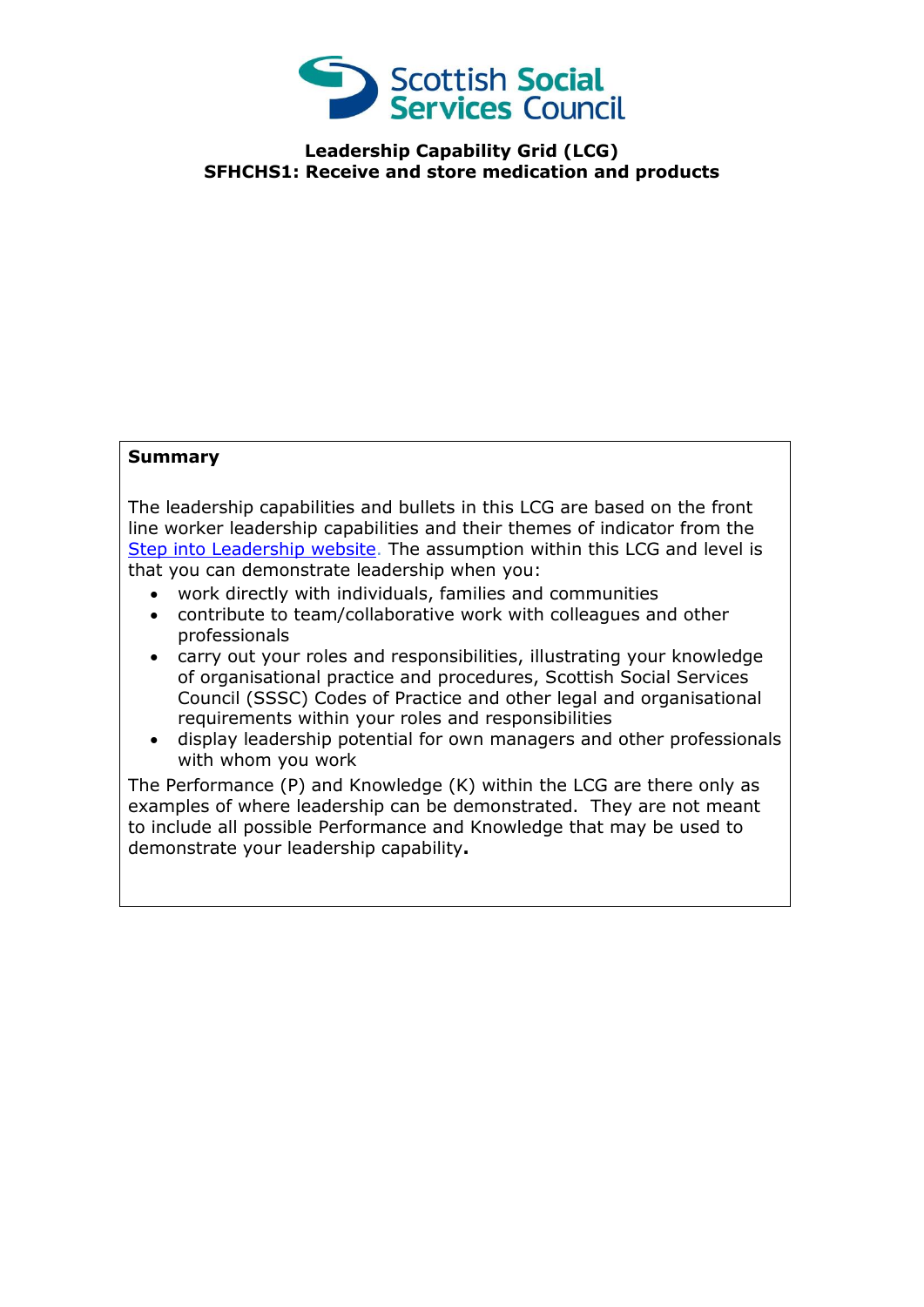

## **Leadership Capability Grid (LCG) SFHCHS1: Receive and store medication and products**

| Leadership<br>capabilities                 | When receiving and storing medication and products you can<br>demonstrate leadership capabilities by:                                                                                                                                                                                                                                                                                                                                                                                                                                                                                                                                                                                                                                                                                                                                                                                                                                                   |
|--------------------------------------------|---------------------------------------------------------------------------------------------------------------------------------------------------------------------------------------------------------------------------------------------------------------------------------------------------------------------------------------------------------------------------------------------------------------------------------------------------------------------------------------------------------------------------------------------------------------------------------------------------------------------------------------------------------------------------------------------------------------------------------------------------------------------------------------------------------------------------------------------------------------------------------------------------------------------------------------------------------|
| <b>Vision</b>                              | Providing a vision for individuals, families, communities, colleagues and<br>your organisation when you:<br>• See how best to make a difference when actively preparing,<br>undertaking and reviewing activities, supporting individuals (P3, 4, 6,<br>8, 10, 11, 20, 22; K1-7, 14, 15), accessing and using related<br>information (P1, 2), using observation and feedback (P9, 10), seeking<br>advice $(P19)$<br>• Promote social service values when working with individuals ( $P_3$ , 4,<br>6, 8, 10, 11, 20, 22; K 1-7, 14, 15), observing and evaluating (P7,<br>9,12), working with others ( $P17-20$ ; K10, 11) and when recording<br>and reporting $(P13, 16)$<br>• See the bigger picture when demonstrating knowledge and practice of<br>organisational, local and national policies and procedures (K1-7, 14,<br>15) reviewing and evaluating activities (P8-12) and identifying and<br>implementing change to activities (P17, 18, 20-22) |
| Self-<br>leadership                        | Displaying self leadership when you:<br>• Improve own leadership by seeking advice $(P19)$<br>• Take intelligent risks when supporting individuals to prepare for $(P3,$<br>4; K1-7, 14, 15) and carry out the activity (P5, 6; K8, 9) and when<br>reviewing the effectiveness including changes needed (P8-12, 15, 17,<br>$20 - 22$<br>• Demonstrate and promote resilience when adapting practice and<br>overcoming barriers (P8-12, 15, 17-22; K1-5, 10-12)<br>• Challenge discrimination and oppression $(K 1-5)$                                                                                                                                                                                                                                                                                                                                                                                                                                   |
| <b>Motivating</b><br>and inspiring         | Motivating and inspiring others when you:<br>• Inspire people by personal example (P3, 4, 8, 10, 11, 17-20, 22; K1-<br>5, 8, 14, 15)<br>• Recognise and value the contribution of others (P3, 4, 6, 8, 10, 11,<br>17; K10, 11)<br>• Support the creation of a learning and performance culture with<br>individuals and others (P8-12, 17-20; $K1-7$ )                                                                                                                                                                                                                                                                                                                                                                                                                                                                                                                                                                                                   |
| <b>Empowering</b>                          | Empowering people when you:<br>• Enable leadership at all levels (P3, 4, 8-12, 15, 17, 18, 20-22; K8-9,<br>$16 - 20$<br>• Support the creation of a knowledge and management culture by<br>seeking and providing information to enable understanding (P4, 8-12,<br>17-19; K16-20, 23; 39)<br>• Promote professional autonomy (P5, 6, 8, 10-12, 15; K16-20, 23-25)<br>• Involve people in development and improvement (P8, 10, 11, 17-20;<br>$K16-20)$                                                                                                                                                                                                                                                                                                                                                                                                                                                                                                   |
| <b>Collaborating</b><br>and<br>influencing | Collaborating and influencing when you:<br>• Promote partnership working (P3, 4, 6, 8, 10, 11, 17-20, 22; K11,<br>$14 - 20$ )                                                                                                                                                                                                                                                                                                                                                                                                                                                                                                                                                                                                                                                                                                                                                                                                                           |